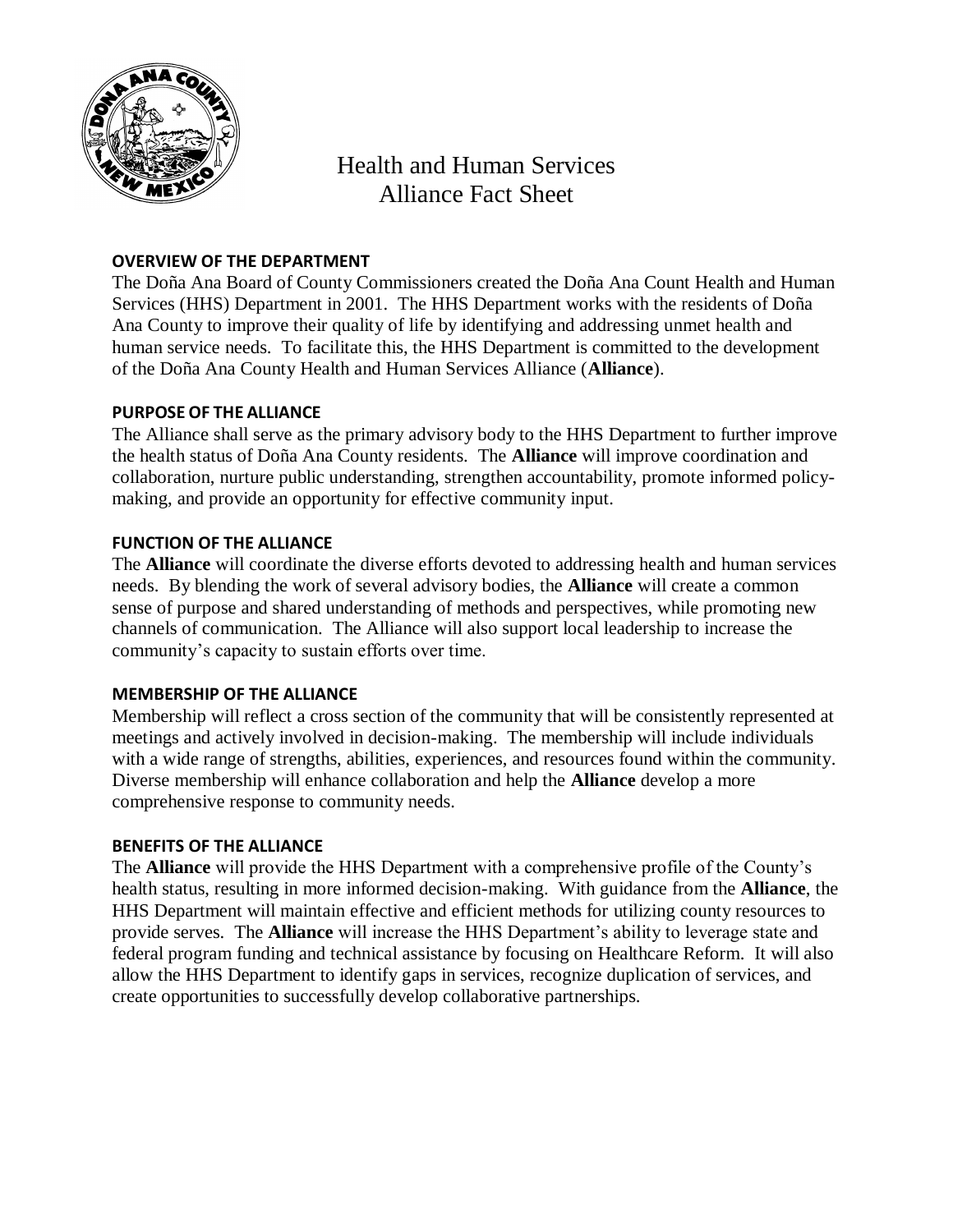| <b>ALLIANCE Committee</b>                  | HHS DIV      | <b>ACA</b><br>(1) Opportunities<br>(2) Strategies                                                                                                                                   | 2013<br>Feb              | April                                          | June | Aug                                   | Oct | Dec | 2014 |
|--------------------------------------------|--------------|-------------------------------------------------------------------------------------------------------------------------------------------------------------------------------------|--------------------------|------------------------------------------------|------|---------------------------------------|-----|-----|------|
|                                            |              |                                                                                                                                                                                     |                          | <b>Indicates Starting Point</b>                |      |                                       |     |     |      |
| <b>Executive</b>                           | Silvia/Jamie | <b>Governance &amp; Policy</b><br><b>Opportunity 1</b><br><b>Ensure ACA Coordination</b><br>1.1.1 Ensure ACA implementation<br>1.1.3 Training for Alliance & Comm members about ACA |                          |                                                |      |                                       |     |     |      |
|                                            |              | requiremts & opportunities<br>1.2 Engage local, state & fed policy makers<br>1.4 Continue dialogue with community                                                                   | $\boldsymbol{\boxtimes}$ | $\boldsymbol{\nabla}$<br>$\boldsymbol{\nabla}$ |      |                                       |     |     |      |
|                                            |              | <b>Opportunity 2</b><br>Minimize the burden of uncompensated care on<br>local health systems                                                                                        |                          |                                                |      |                                       |     |     |      |
| Overlap with Data and<br><b>Evaluation</b> |              | 2.1 Gather and analyze data on projected impact of<br>phasing out DSH funding for DAC safety net<br>providers                                                                       |                          |                                                |      |                                       |     |     |      |
|                                            |              | 2.2 Advocate for legislation that allows for federal<br>funding for uncompensated care at some level                                                                                |                          |                                                |      | $\boldsymbol{\mathsf{ \mathcal{V} }}$ |     |     |      |

DRAFT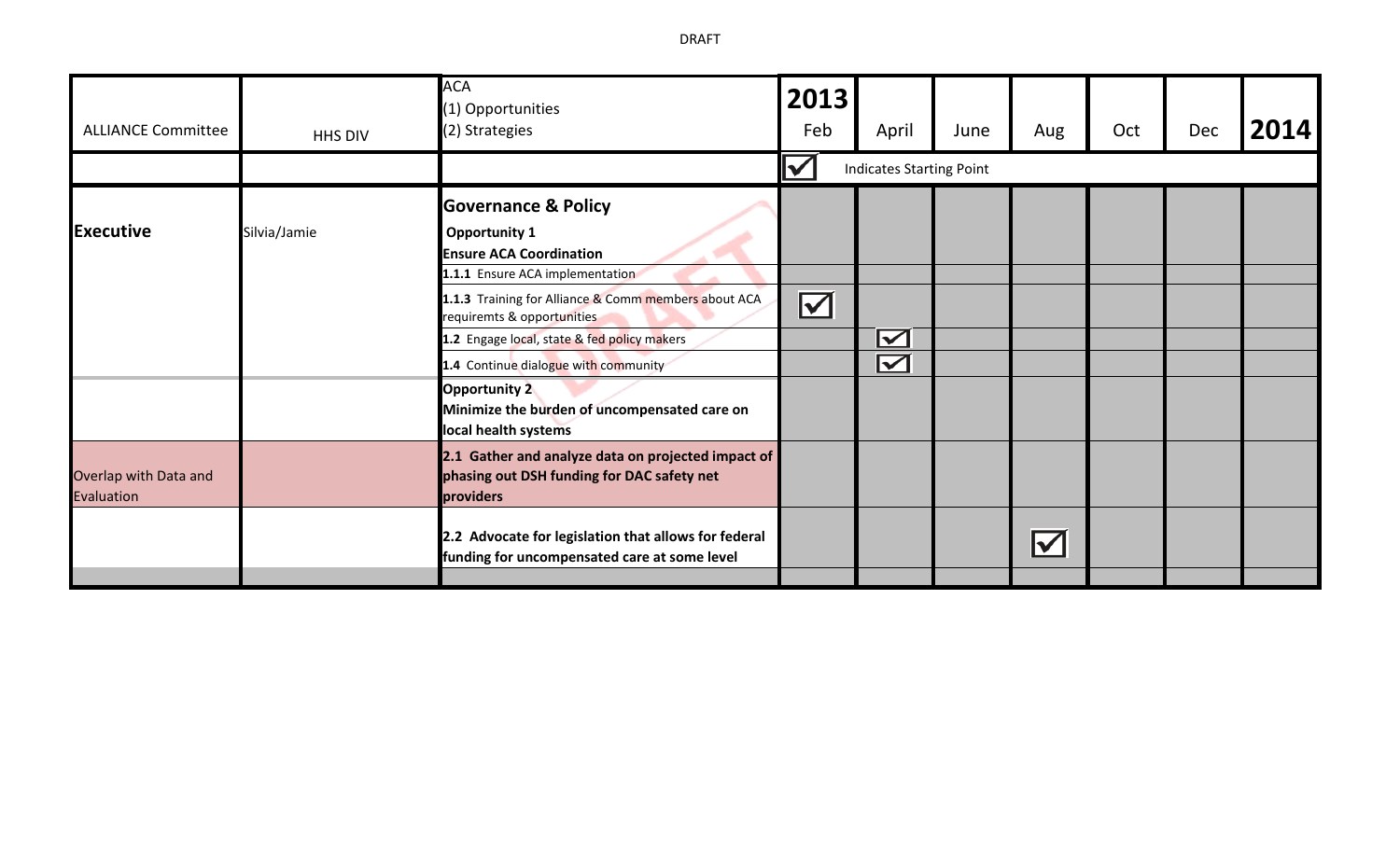| <b>ALLIANCE Committee</b>             | HHS DIV                  | <b>ACA</b><br>(1) Opportunities<br>(2) Strategies                                                                                                                                                    | 2013<br>Feb           | April                 | June                     | Aug | Oct | Dec | 2014 |
|---------------------------------------|--------------------------|------------------------------------------------------------------------------------------------------------------------------------------------------------------------------------------------------|-----------------------|-----------------------|--------------------------|-----|-----|-----|------|
| <b>Access to Care</b>                 | Program Ops<br><b>CC</b> | <b>Opportunity 3</b><br>Maximize the number of people with coverage                                                                                                                                  |                       |                       |                          |     |     |     |      |
| Overlap with<br>Comadres/Compadres    |                          | 3.1 Develop & implement plan for outreach to residents,<br>employers, providers, and policy makers to inform of<br>benefits under ACA. Plan should include high and low tech<br>methods of outreach. | $\blacktriangleright$ |                       |                          |     |     |     |      |
|                                       |                          | Opportunity 4<br><b>Minimize barriers to health care access</b>                                                                                                                                      |                       |                       |                          |     |     |     |      |
|                                       |                          | 4.1 Prioritize access barriers raised<br>4.4 Support wknd and evening hrs for routine primary care<br>visits at FQHC's and providers                                                                 | $\boldsymbol{\nabla}$ |                       | $\boldsymbol{\boxtimes}$ |     |     |     |      |
|                                       |                          | 4.5 Take advantage of ACA's emphasis on telehealth and<br>other technologies to increase access to specialty care                                                                                    |                       | $\boldsymbol{\nabla}$ |                          |     |     |     |      |
|                                       |                          | 4.6 Advocate for transportation services to be included as<br>a core benefit under public/private plans on the exchange.                                                                             |                       |                       | $\boldsymbol{\nabla}$    |     |     |     |      |
|                                       |                          | <b>Opportunity 7</b><br>Maximize residents access to forms of care<br>including preventive services, primary<br>oral health, behavioral & specialty                                                  |                       |                       |                          |     |     |     |      |
| <b>Overlap with Access to</b><br>Care |                          | 7.5 Develop pilot programs to address portability<br>insurance coverage between NM DAC, TX and Mexico with<br>U.S.-Mex Border Health Comm and NM office of Border<br>Health.                         |                       | $\blacktriangledown$  |                          |     |     |     |      |

DRAFT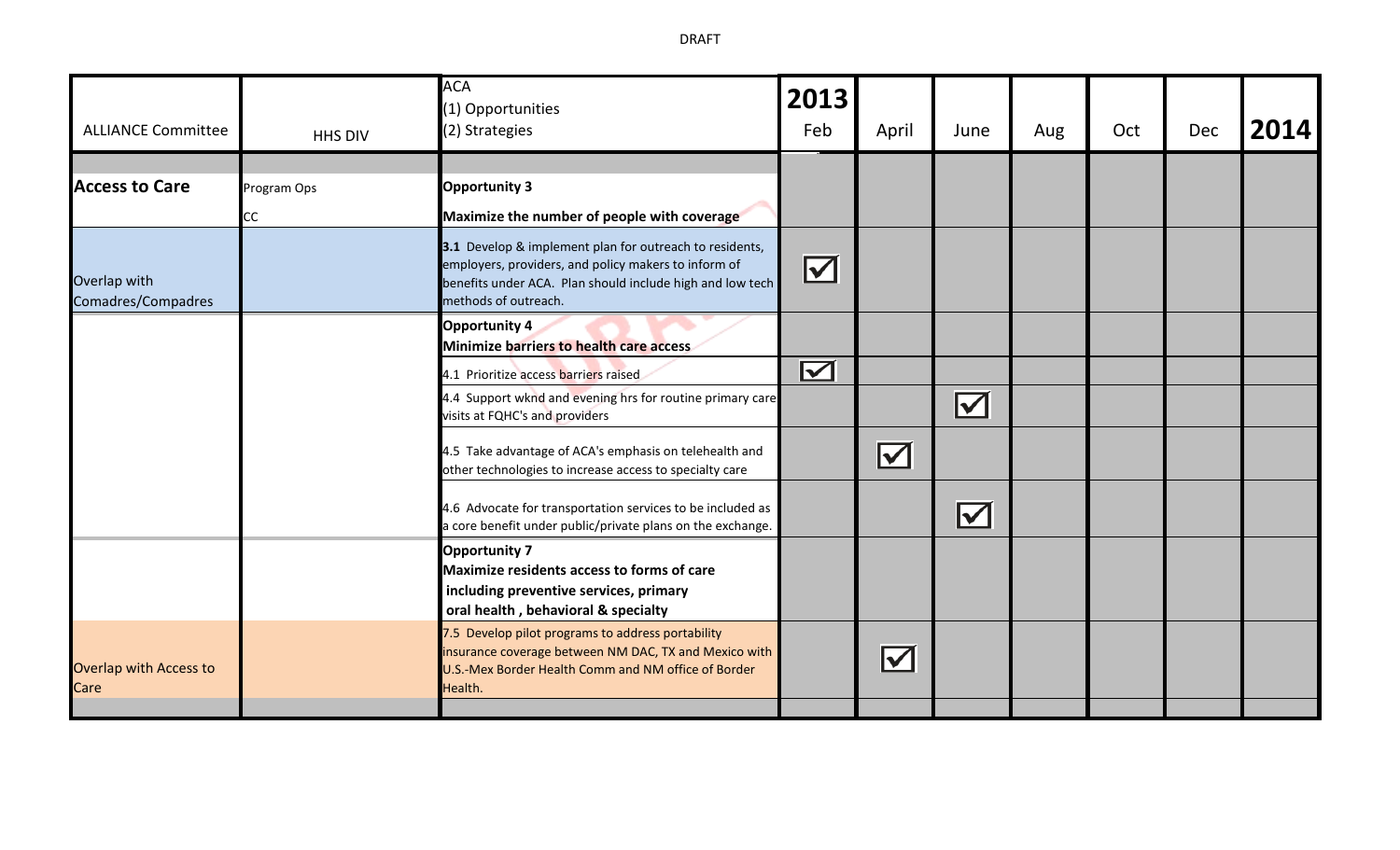DRAFT

| <b>ALLIANCE Committee</b>               | HHS DIV                   | <b>ACA</b><br>(1) Opportunities<br>(2) Strategies                                                                                                                                                    | 2013<br>Feb           | April                             | June                 | Aug | Oct | Dec | 2014 |
|-----------------------------------------|---------------------------|------------------------------------------------------------------------------------------------------------------------------------------------------------------------------------------------------|-----------------------|-----------------------------------|----------------------|-----|-----|-----|------|
| Comadres/<br><b>Compadres</b>           | Program Ops<br><b>OED</b> | <b>Opportunity 3</b><br>Maximize the # of people with coverage                                                                                                                                       |                       |                                   |                      |     |     |     |      |
| Overlap with Access to<br>Care          |                           | 3.1 Develop & implement plan for outreach to residents,<br>employers, providers, and policy makers to inform of<br>benefits under ACA. Plan should include high and low tech<br>methods of outreach. |                       | $\blacktriangledown$              |                      |     |     |     |      |
|                                         |                           | 3.2 Train & deploy comm health workers as "Navigators"<br>to advocate for the people who have been unfairly denied.<br>Assist residents with enrollment in healthcare plans.                         |                       | $\boldsymbol{\blacktriangledown}$ |                      |     |     |     |      |
|                                         |                           | <b>Opportunity 4</b><br><b>Minimize barriers to health care access</b>                                                                                                                               |                       |                                   |                      |     |     |     |      |
|                                         |                           | 4.2 Expand comm promotora prog to train and use CHW's<br>as patient navigators                                                                                                                       | $\blacktriangleright$ |                                   |                      |     |     |     |      |
|                                         |                           | 4.3 Require Navigators to have expertise in working with<br>the community.                                                                                                                           |                       | $\blacktriangledown$              |                      |     |     |     |      |
|                                         |                           | <b>Opportunity 8</b><br>Ensure residents access health plan benefits<br>in alignment with health needs                                                                                               |                       |                                   |                      |     |     |     |      |
| <b>Overlap with Health</b><br>Promotion |                           | 8.3 Ensure that all people with or without coverage, who<br>receive preventative screenings with a positive result, have<br>access to treatment for the condition.                                   |                       |                                   | $\blacktriangledown$ |     |     |     |      |
|                                         |                           | <b>Opportunity 9</b><br><b>Ensure information about coverage options &amp;</b><br>benefits is clear and accessible to consumers                                                                      |                       |                                   |                      |     |     |     |      |
|                                         |                           | 9.1 Ensure all materials are available in Eng & Span                                                                                                                                                 |                       |                                   | $\blacktriangledown$ |     |     |     |      |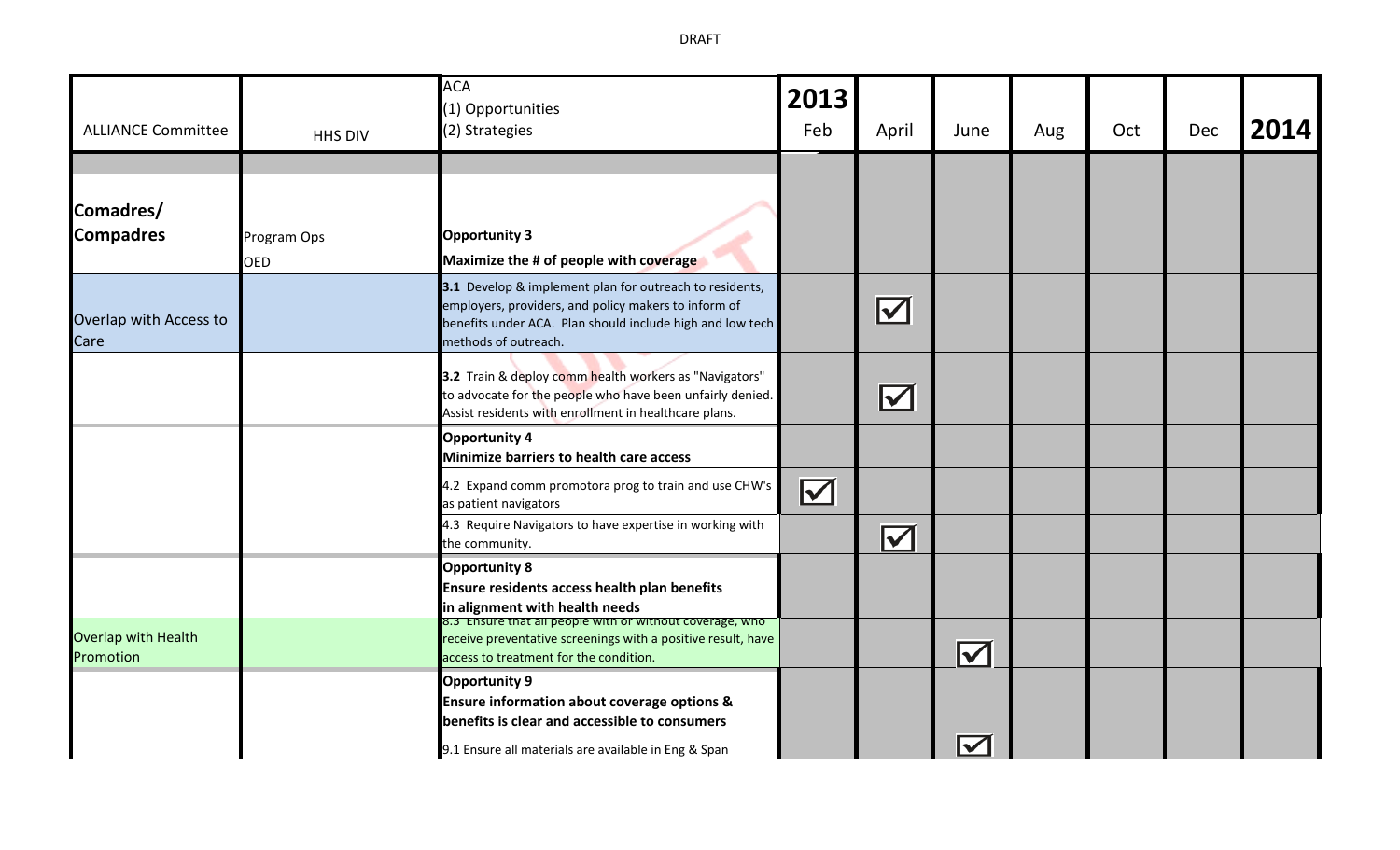**ACA 2013**  (1) Opportunities Feb April June Aug Oct Dec **2014** ALLIANCE Committee HHS DIV (2) Strategies **Comadres/** Indicates Starting Point **Compadres**  9.2 Ensure all materials are available in multiple formats - **(Continued)** e.g. video, audio, online and print 9.3 Place trained navigators in communities, workplaces  $\overline{\mathbf{M}}$ and healthcare clinics to provide eligibility assistance, help appeal insurance decisions, and explain benefit decisions. OED **Opportunity 7 Health Promotion including preventive services, primary oral health , behavioral & specialty** Overlap with Data and 7.2 Continue data collection to identify health priority  $\blacktriangledown$ areas where it is needed Evaluation 7.3 Identify & pursue opportunities with ACA and other  $\boldsymbol{\nabla}$ Overlap with Data and public/private funding streams to develop, implement and Evaluation evaluate pilot programs to address health priorities. 7.5 Develop pilot programs to address portability insurance coverage between NM DAC, TX and Mexico with  $\boxed{\checkmark}$ Overlap with Access to U.S.-Mexico Border Health Comm and NM Office of Border **Care** Health. **Opportunity 8 Ensure residents access health plan benefits in alignment with health needs** 8.1 Ensure that outreach & health promotion efforts include info about benefits that health plans must provide  $\boldsymbol{\nabla}$ under the ACA.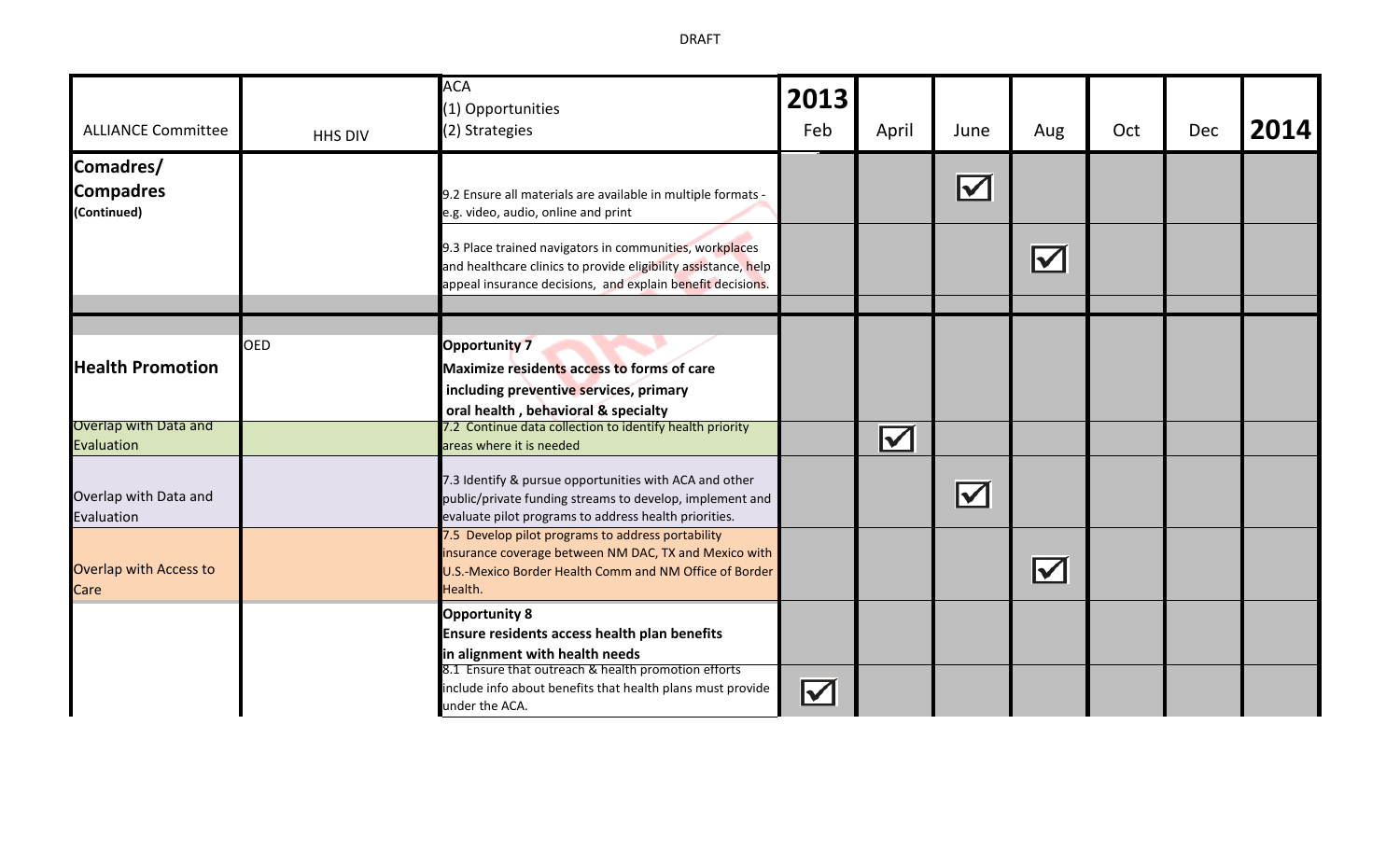| <b>ALLIANCE Committee</b>                 | HHS DIV | <b>ACA</b><br>(1) Opportunities<br>(2) Strategies                                                                                                                                                | 2013<br>Feb           | April                | June | Aug | Oct | <b>Dec</b> | 2014 |
|-------------------------------------------|---------|--------------------------------------------------------------------------------------------------------------------------------------------------------------------------------------------------|-----------------------|----------------------|------|-----|-----|------------|------|
| Overlap with<br><b>Comadres/Compadres</b> |         | 8.3 Ensure that all people with or without coverage, who<br>receive preventative screening with a positive result, have<br>access to treatment for the condition.                                | $\boldsymbol{\nabla}$ |                      |      |     |     |            |      |
| <b>Health Promotion</b><br>(Continued)    |         | <b>Opportunity 10</b><br>Increase the quality of health care available to<br>DAC's vulerable children, families & adults                                                                         |                       |                      |      |     |     |            |      |
|                                           |         | 10.1 Continue ongoing qualitative & quantitative<br>evaluation of health services in the county, including<br>satisfaction measures and health outcomes for vulnerable<br>children and families. |                       | $\blacktriangledown$ |      |     |     |            |      |
|                                           |         | <b>Opportunity 11</b><br>Update DAC's current prevention plan to align<br>with the National Prevention Strategy.                                                                                 |                       |                      |      |     |     |            |      |
|                                           |         | 11.1 Continue the work of community coalitions to<br>identify, plan for and address injury and disease<br>prevention.                                                                            | $\blacktriangleright$ |                      |      |     |     |            |      |
|                                           |         | 11.2 Identify & address hazards in DAC's communities<br>such as lack of streetlights and loose aggressive dogs.                                                                                  |                       | $\blacktriangledown$ |      |     |     |            |      |
|                                           |         | 11.4 Support development of recreational facilities in rural<br>communities.                                                                                                                     |                       | $\blacktriangledown$ |      |     |     |            |      |
|                                           |         | 11.5 Support development of mechanisms for families to<br>eat locally grown foods, especially fresh fruits and<br>vegetables.                                                                    |                       | $\blacktriangledown$ |      |     |     |            |      |
|                                           |         |                                                                                                                                                                                                  |                       |                      |      |     |     |            |      |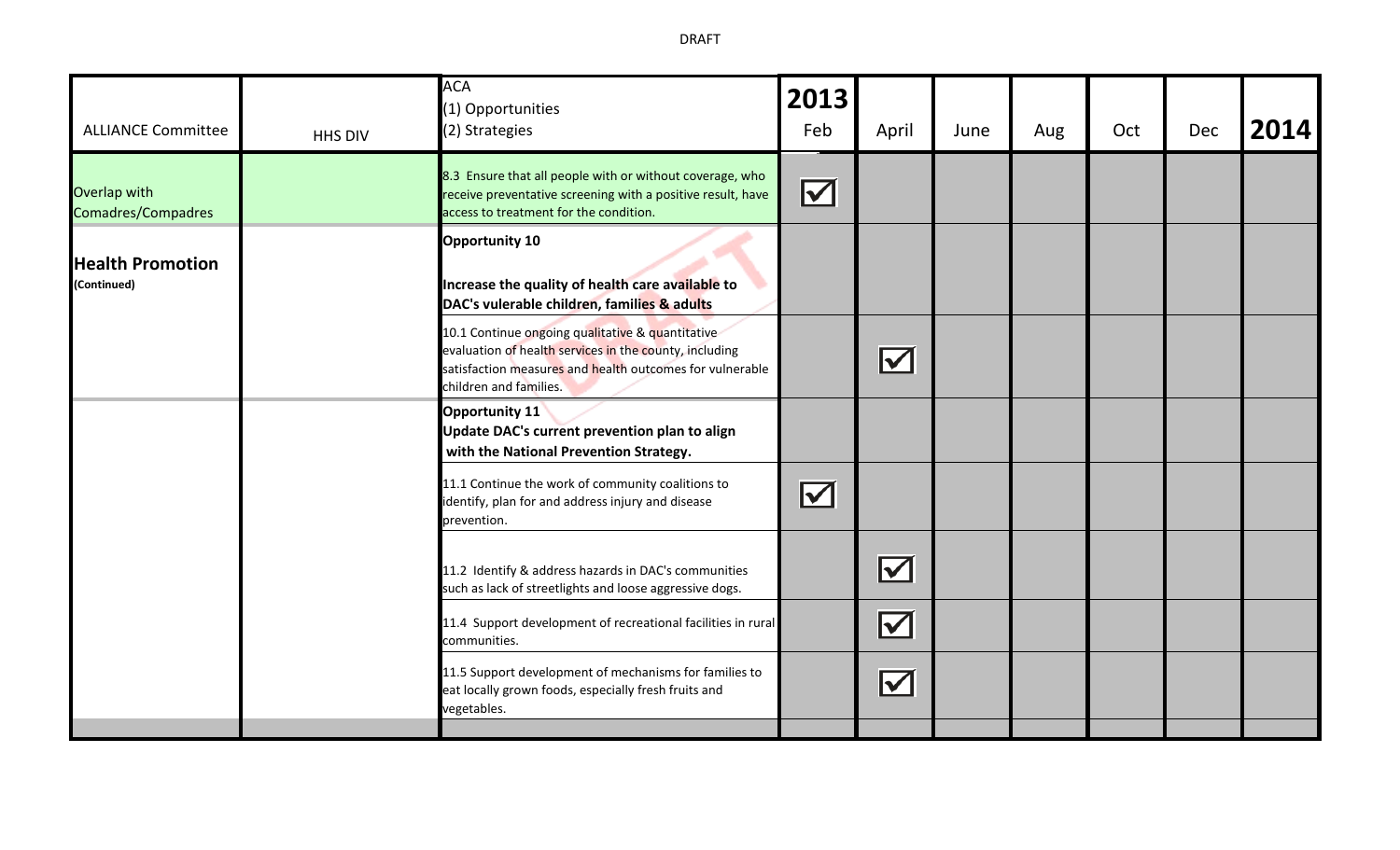| <b>ALLIANCE Committee</b>                  | HHS DIV | <b>ACA</b><br>(1) Opportunities<br>(2) Strategies                                                                                                                                                                                                                                                 | 2013<br>Feb          | April                | June                  | Aug | Oct | <b>Dec</b> | 2014 |
|--------------------------------------------|---------|---------------------------------------------------------------------------------------------------------------------------------------------------------------------------------------------------------------------------------------------------------------------------------------------------|----------------------|----------------------|-----------------------|-----|-----|------------|------|
| <b>Data and Evaluation</b> Operations      |         | <b>Opportunity 2</b><br>Minimize the burden of uncompensated care on                                                                                                                                                                                                                              |                      |                      |                       |     |     |            |      |
| <b>Overlap with Executive</b><br>Committee |         | 2.1 Gather and analyze data on projected impact of<br>phasing out DSH funding for DAC safety net<br>providers                                                                                                                                                                                     |                      |                      |                       |     |     |            |      |
|                                            |         | <b>Opportunity 7</b><br><b>Maximize residents access to forms of care</b><br>including preventive services, primary<br>oral health, behavioral & specialty                                                                                                                                        |                      |                      |                       |     |     |            |      |
| <b>Overlap with Health</b><br>Promotion    |         | 7.2 Continue data collection to identify health priority<br>areas where it is needed                                                                                                                                                                                                              |                      | $\blacktriangledown$ |                       |     |     |            |      |
| Overlap with Health<br>Promotion           |         | 7.3 Identify & pursue opportunities with ACA and other<br>public/private funding streams to develop, implement and<br>evaluate pilot programs to address health priorities.                                                                                                                       |                      |                      | $\blacktriangleright$ |     |     |            |      |
|                                            |         | <b>Opportunity 12</b><br>Evaluate the impact of the ACA on DAC's<br>vulnerable children, familes & adults.<br>12.1 Establish clear & measurable quantitative and<br>qualitative objectives to assess the effect of ACA<br>implementation on DAC residents, employers, and health<br>care systems. | $\blacktriangledown$ |                      |                       |     |     |            |      |
|                                            |         | 12.2 Continue the dialogue with community members,<br>community-based participatory research processes such as<br>focus groups, interviews, surveys and outgoing input. If<br>possible, repeat this process at specific time intervals.                                                           |                      | $\blacktriangledown$ |                       |     |     |            |      |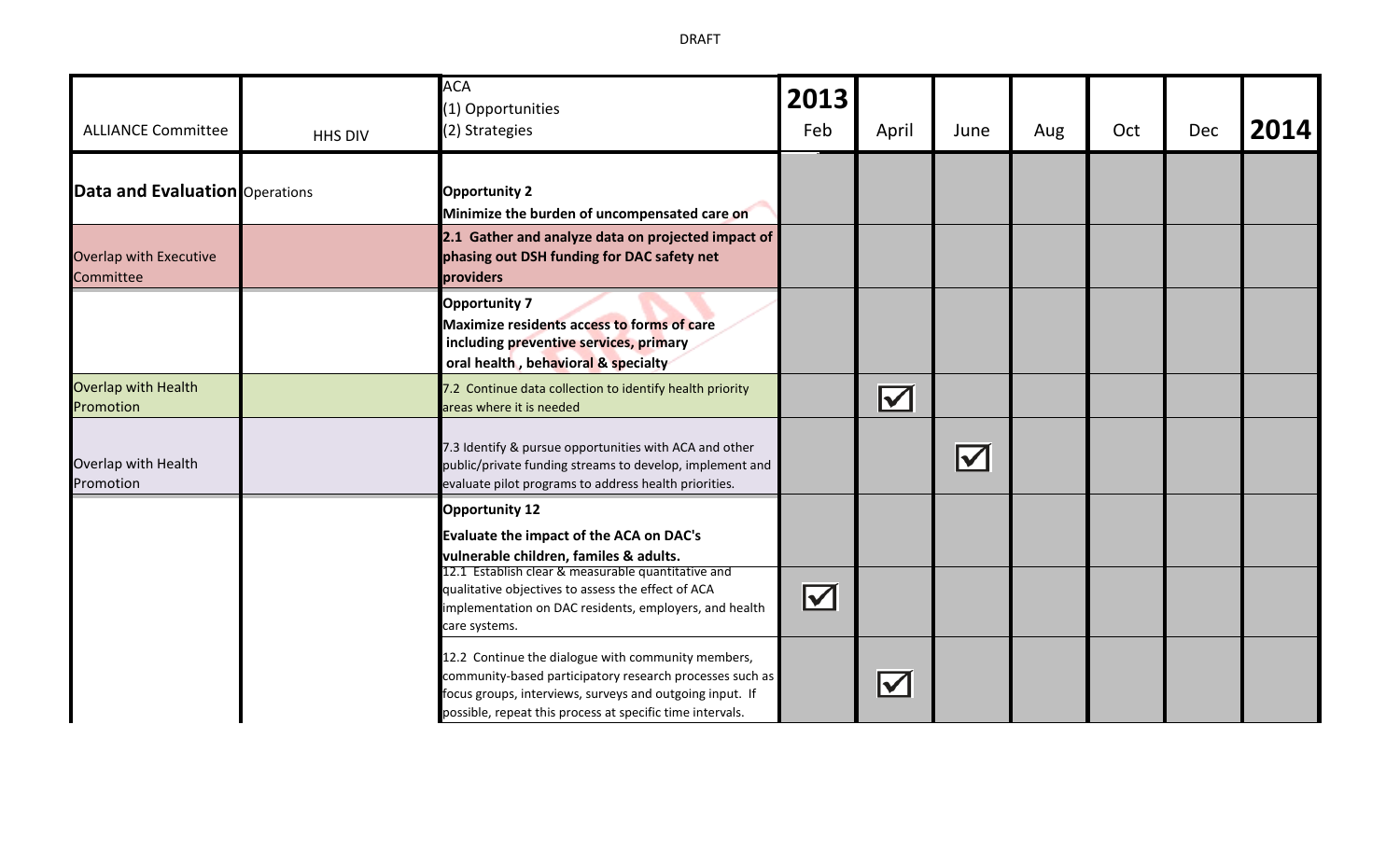| <b>ALLIANCE Committee</b>          | HHS DIV | <b>ACA</b><br>(1) Opportunities<br>(2) Strategies                                     | 2013<br>Feb | April | June                       | Aug | Oct | Dec | 2014 |
|------------------------------------|---------|---------------------------------------------------------------------------------------|-------------|-------|----------------------------|-----|-----|-----|------|
| Data and Evaluation<br>(Continued) |         | 12.3 Analyze the collected data & use results to improve<br>implementation processes. |             |       | $\boldsymbol{\mathcal{N}}$ |     |     |     |      |